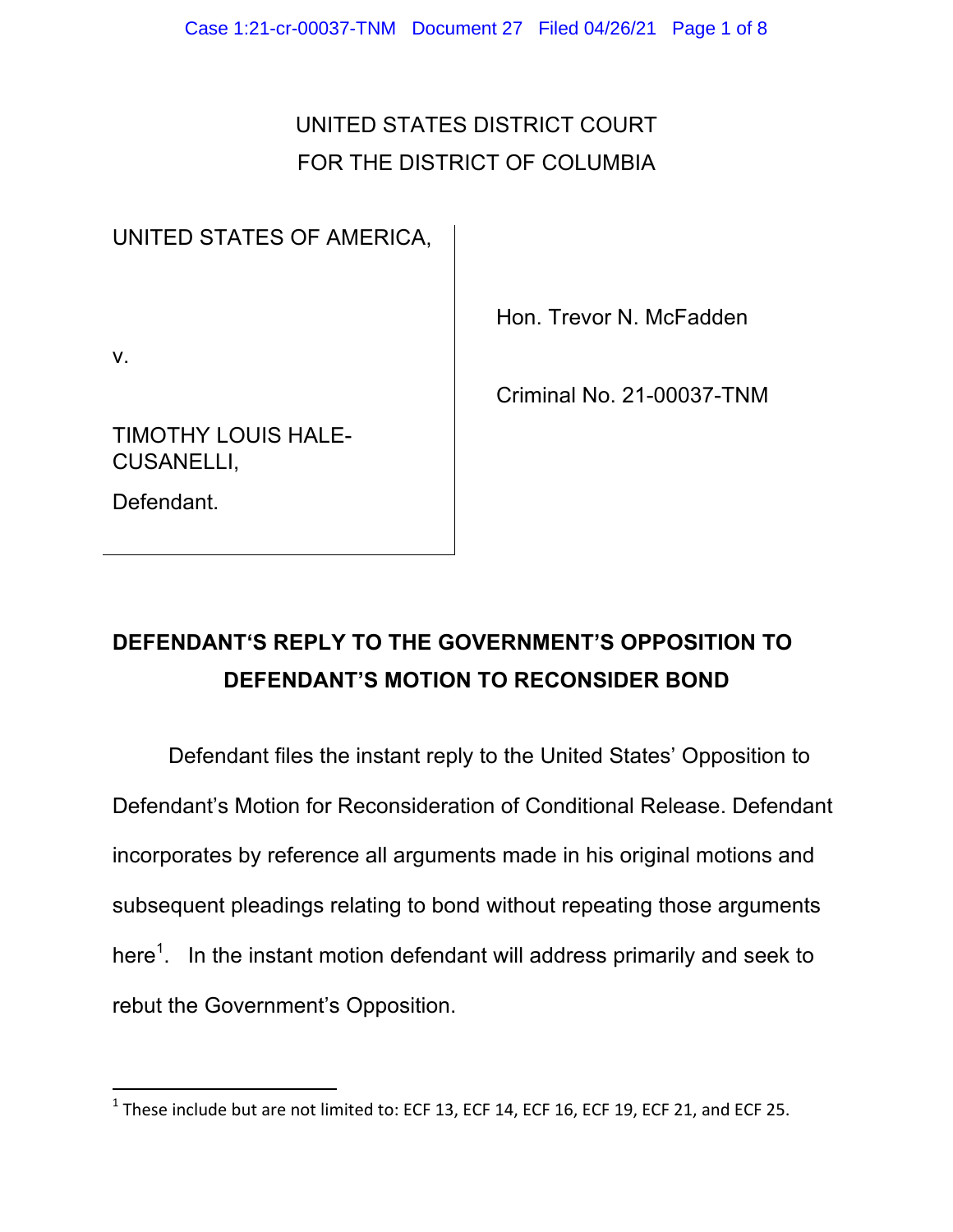The government's arguments for dangerousness rely almost singularly on defendant's alleged rhetoric that the government interprets as Defendant being a white supremacist, antisemitic and a racist. While Defendant's alleged ideology may be repugnant or outside acceptable and polite society, we do not incarcerate people in this country on words alone. Without substantially more than vile rhetoric or impolite language that has never turned into action, the government still argues that Defendant poses an ongoing threat to the community.

The prosecution's pleadings have demonstrated that the prosecution conducted a massive and thorough investigation into the defendant. Notably, this included an interview with Defendant that lasted nearly six (6) hours wherein Defendant discussed his belief system and provided any and all information asked for by the agents<sup>2</sup>. The prosecution has interviewed dozens of people that know or knew Defendant and scoured every bit of Defendant's electronic footprint that they have been able to find, all in an effort to find anything they can to try to link him to some broader conspiracy against the government or showing his involvement in violence. In many cases involving January 6 defendants, the government has been able to link a defendant to a larger hate-filled organization such

<sup>&</sup>lt;sup>2</sup> Additionally defendant consented to searches of his home and vehicle, even informing law enforcement where items they sought were located.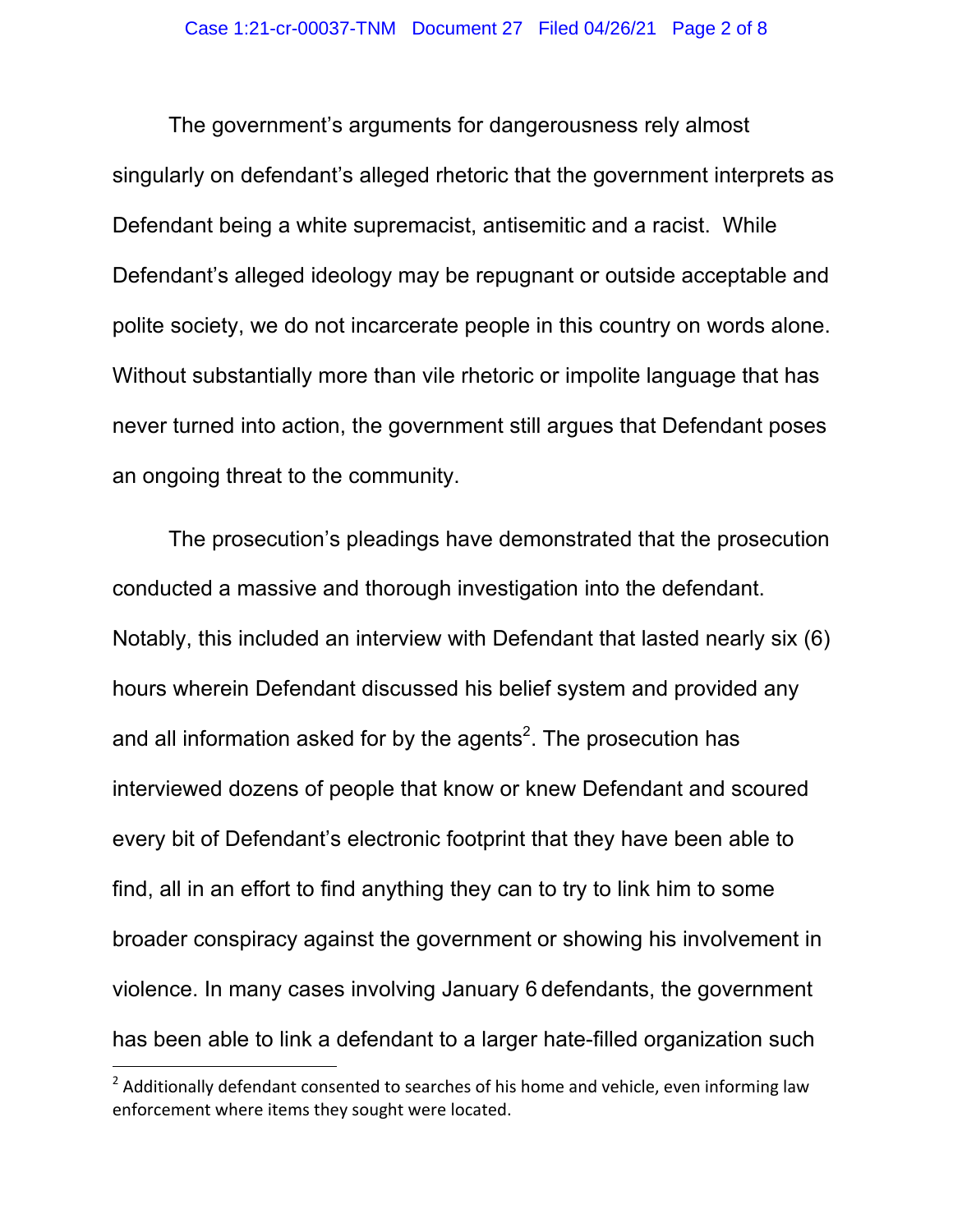as the Oath Keepers, Proud Boys or Three Percenters. Notably, the only organizations that Defendant has been linked to are the United States Army and the Roman Catholic Church. Defendant's alleged conduct on January 6 does not include any destruction of property, theft of items from the Capitol building, or violence. Notwithstanding the thoroughness of the prosecutions' investigation they have not been able to cite to an incident where defendant has engaged in any attempt to commit violence against another person, threatened another person nor destroyed property.

The government bases much of its argument for "danger to the community" on discussions between Defendant and a Confidential Human Source ("CHS"). It is worth noting that Defendant has been provided no discovery materials regarding the interviews with CHS and has been provided no information on the context of any quotes attributed to Defendant by CHS, let alone even the date that Defendant is alleged to have made these statements<sup>3</sup>. However, it is likely that these comments were made in the hours or days immediately following the events of January  $6<sup>th</sup>$ , when many of those involved had still failed to recognize the seriousness of their actions or that they had fallen victim to the swindle of

 $3$  The prosecution claims the CHS surreptitiously recorded conversations with the defendant using equipment provided by law enforcement. However, those recordings have not been provided to the Defense.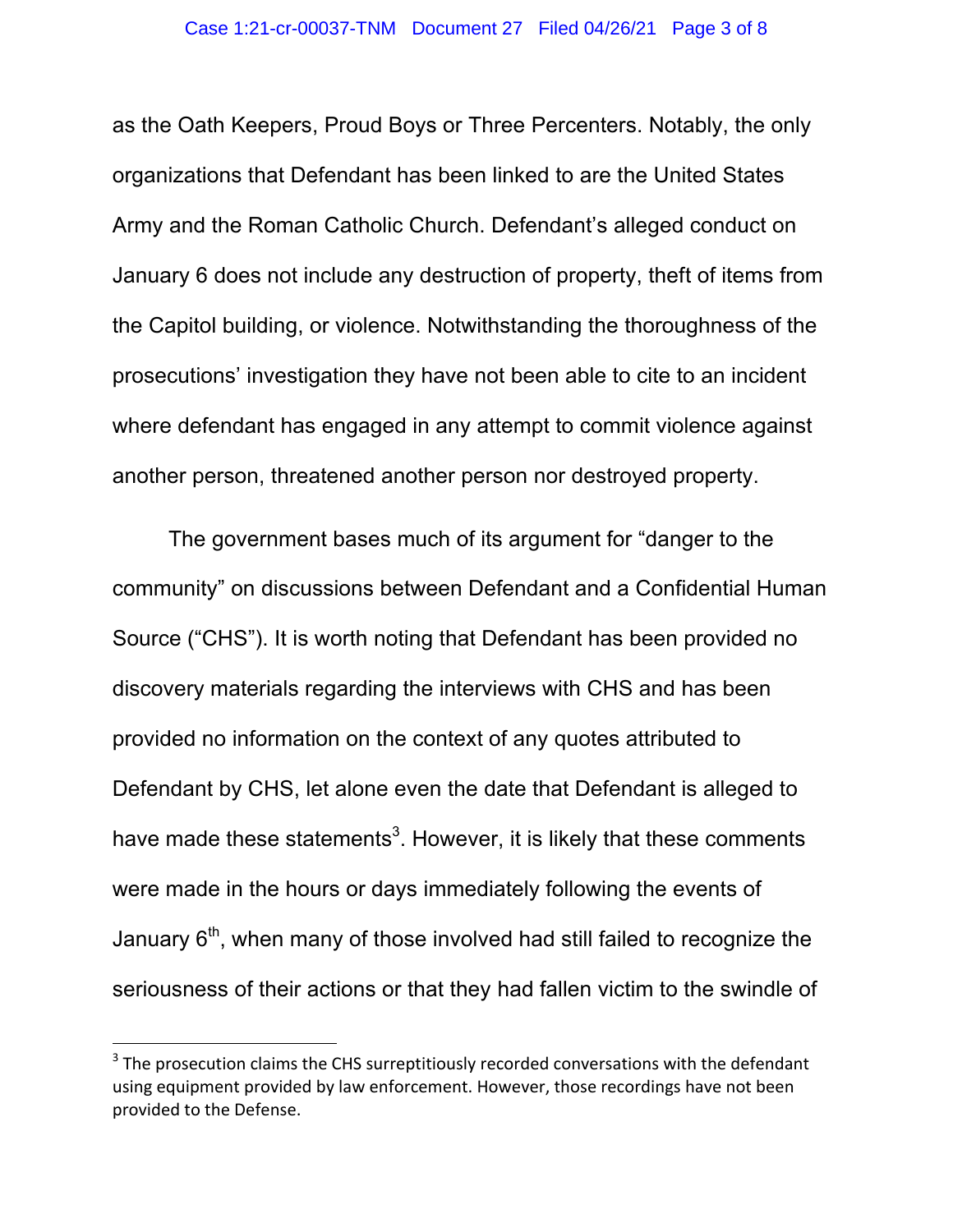former President Trump's post-election challenges. By comparison, both Munchel<sup>4</sup> and his co-defendant/mother are alleged to have made statements to media the day after January 6 expressing no remorse and a desire to act in a similar manner again.

Further, the government argues that Defendant poses a specific risk to the Hassidic community in Lakewood, New Jersey, based upon a "demonstrated specific animosity", suggesting that Defendant has been out in the streets terrorizing members of this community. While Defendant may have made inappropriate remarks in private conversations and expressed disagreement with their religious ideology, the government points to no acts by Defendant that endangered members of this community. Defendant has lived in the Colt's Neck area his entire life and the government cannot point to one act against the Hassidic community by Defendant. The government conflates disagreement with dangerousness.

The government also asserts that Defendant poses a specific threat to CHS because Defendant knows that CHS no longer lives in the area. The government attempts to ascribe some malicious intent behind Defendant's knowledge. However, such information is common information among many of Defendant's friends and colleagues with which he has

<sup>&</sup>lt;sup>4</sup> See United States v. *Munchel*, No. 21-3010 (D.C. Cir. March 26, 2021).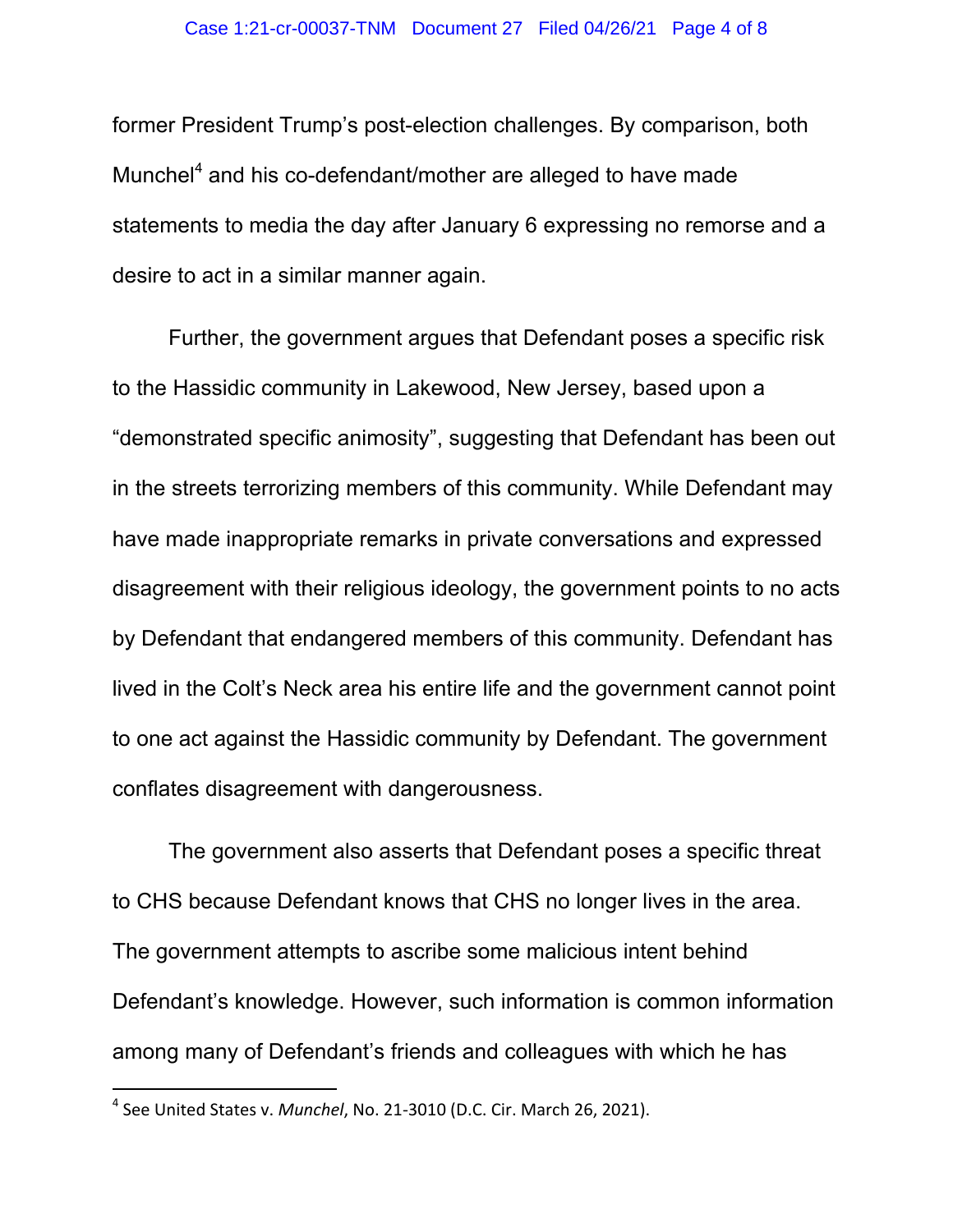direct or indirect contact. Defendant has no specific knowledge of where CHS is currently located or how to contact CHS. Further, if Defendant were correct that CHS had moved from the area, the government would have misrepresented CHS' location during the Court's initial consideration of bond. There is no ill will by Defendant towards  $CHS<sup>5</sup>$ . CHS has no more information about Defendant's involvement in the instant offenses than Defendant already provided to the government in the nearly six-hour interview he gave. Any concerns that the court would have regarding contact would be easily placated by a stay-away, no contact order regarding CHS, with the understanding that CHS could easily inform the government with any concerns or violations. Similarly, the proposed GPS monitoring system would alert if defendant left his home area and traveled anywhere, including where CHS has relocated

Lastly, the government points to Defendant not having a place to live and not having identified a custodian the prosecution deems acceptable.

 $5$ Although the prosecution has not disclosed the identity of the CHS, defendant believes he knows who the CHS is from context. Out of respect for privacy and confidentiality, the defense is not disclosing that in the public forum but will be glad to so in a sealed proceeding with the Court and prosecutors. Assuming defendant's supposition is correct, it will reveal that the CHS is a very close acquaintance of the defendant with whom he has had extensive contact virtually daily for approximately three years. It will also be clear why defendant knows that the CHS has relocated from the area in New Jersey where both used to reside but that knowledge does not reflect any nefarious investigation by defendant. On the contrary, the CHS plan to relocate were well known and preceded the events of January 6.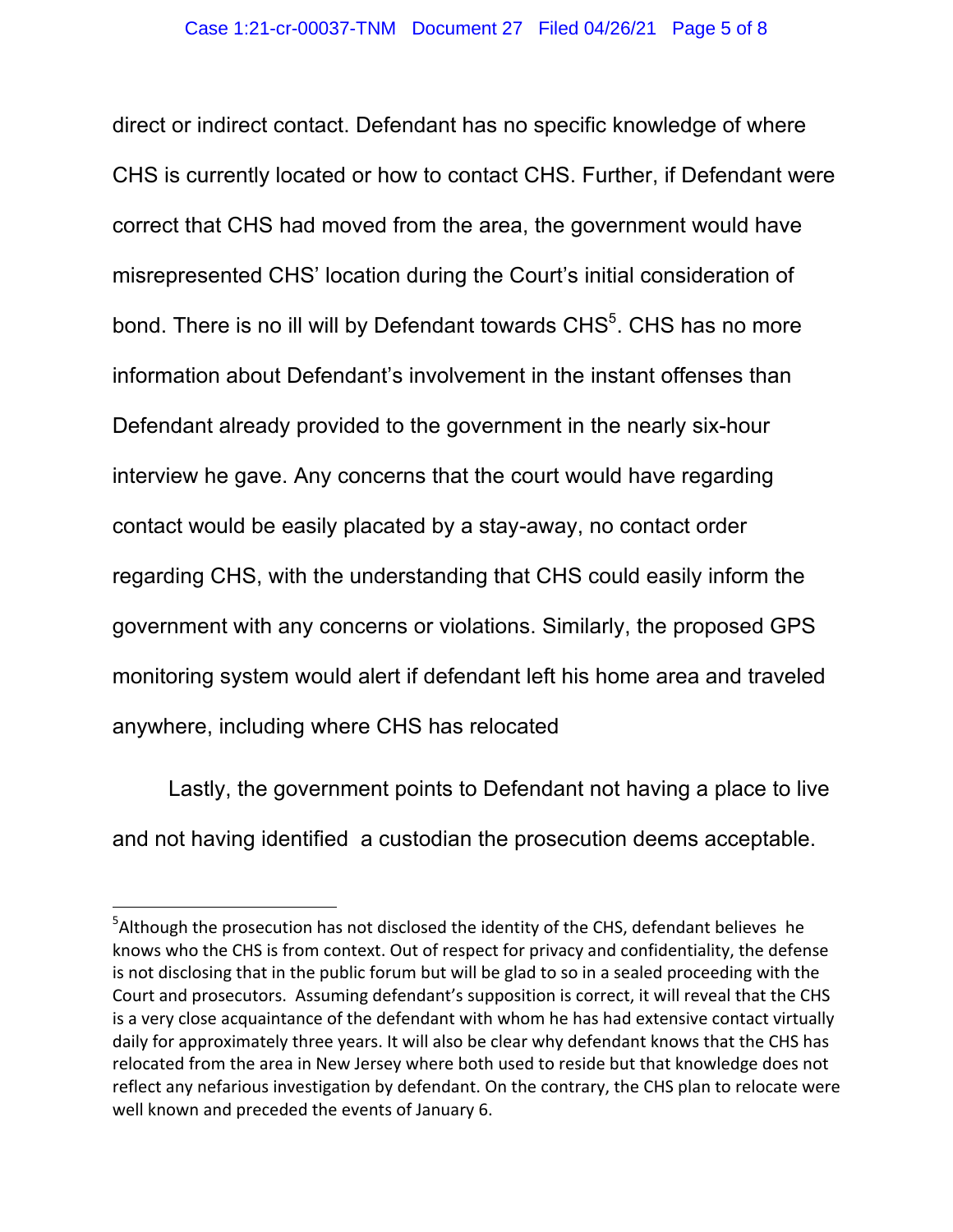While Defendant may have lost his prior housing situation, he has adequate finances and support to be able to find a new place to live. Defendant has the financial wherewithal to rent a different place and has a commitment from CH, a close family friend, that she is willing to ensure defendant is able to obtain suitable housing, including advancing a few months rent if defendant has difficulty doing so. Similarly, CH advises that she has arranged an employment opportunity in New Jersey for defendant when he is released. Defendant is not opposed to release being conditioned upon his providing proof of housing and employment shortly after his release to Pretrial Services. Further although the prosecutors have expressed reservations about the proposed third party custodians, the custodians have not been evaluated by Pretrial services to determine if they are acceptable. Defendant has proposed two different custodians, one of them being C.H. who has been a constant figure throughout Defendant's life, since childhood, despite the difficulties and turmoil defendant has had with his immediate family. C.H. has attempted to help support and provide for Defendant as needed. C.H. has stable housing and a stable family structure, with a spouse who is in law enforcement. The government has taken the position that C.H. would not be an appropriate proposed custodian, as they do not believe that C.H. would keep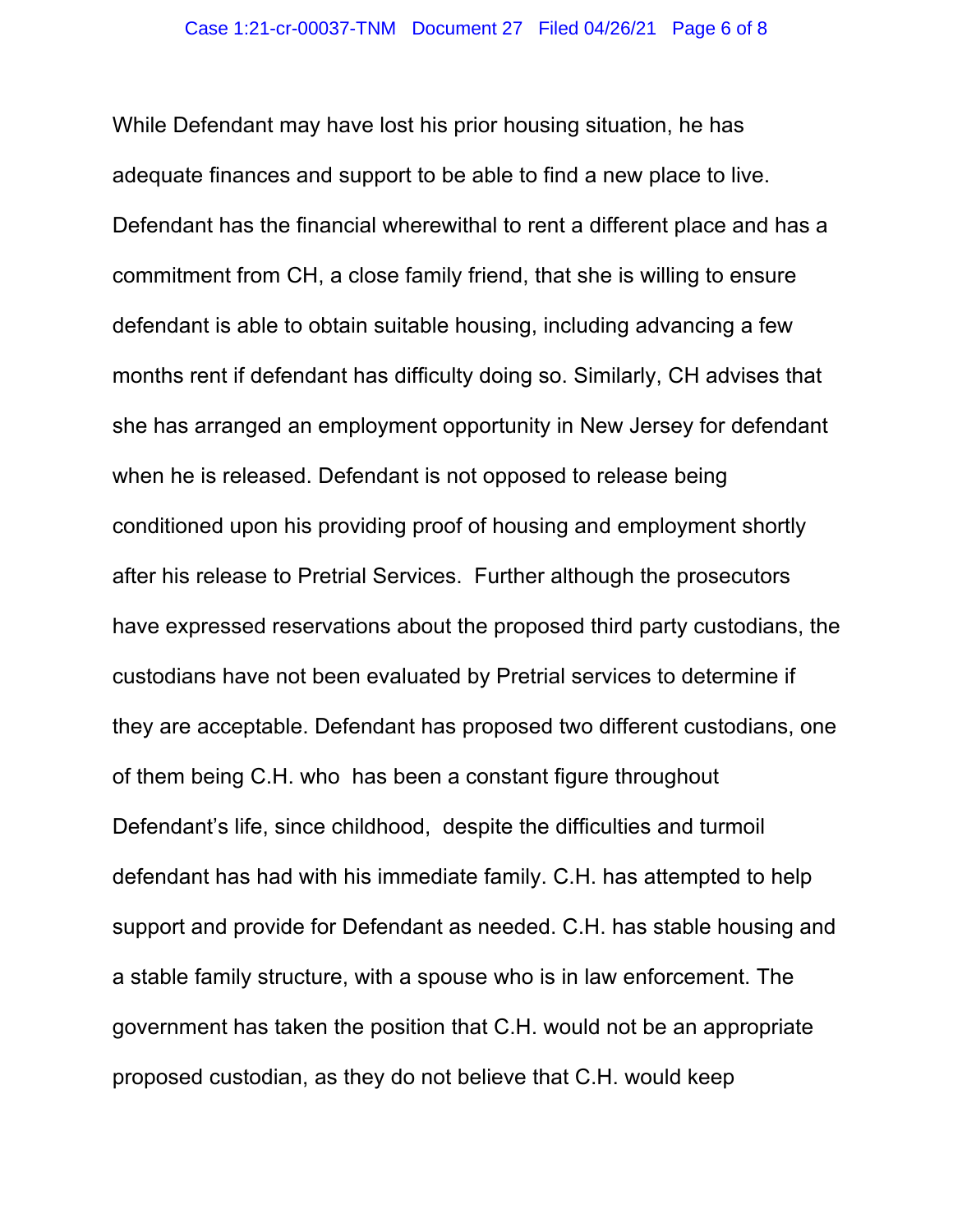Defendant in line. Namely, the government has pointed to C.H. not outwardly reprimanding Defendant for every inappropriate remark, even when such remark is clearly said in jest. The government has provided an excerpt of text messages between C.H. and Defendant in an effort to demonstrate their relationship. However, these conversations range from innocuous discussions of Thanksgiving dinner to concerns over perceived voting irregularities and placing trust in the justice system to resolve those issues if they exist. The conversations show a close relationship and shared passion regarding the future of our country, not somebody who is enabling and supporting any violent conduct.

C.H. would be subject to the restrictions and orders of this court regarding custodians and would be subject to punishment for lack of compliance. C.H. has essentially acted as a stand-in parent for Defendant and is more than willing to ensure Defendant's compliance with conditions of release. C.H. is as capable of a custodian as any other family figure that this court would use in any other case.

**WHEREFORE** for the foregoing reasons, and any others, which may appear at a full hearing on this matter, and any others this Court deems just